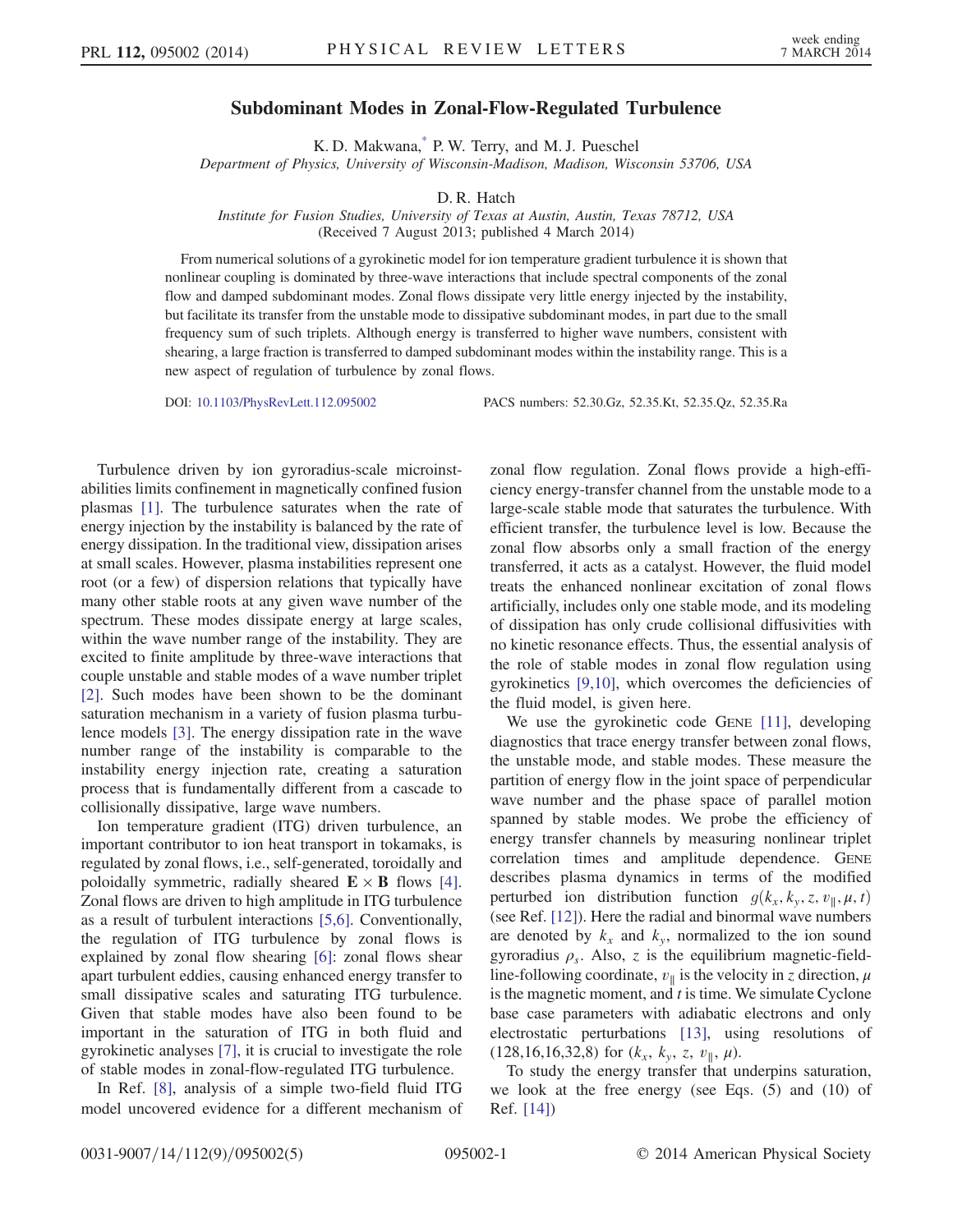$$
E = \text{Re}\left[\sum_{k} \int \hat{J}\pi B_0 dz dv_{\parallel} d\mu \frac{n_0 T_0}{F_0} \left(g_k^* + \frac{qF_0}{T_0} \bar{\phi}_k^*\right) g_k\right],\tag{1}
$$

referred to as the "energy" from here on. Here,  $\hat{J}$  is the normalized Jacobian,  $B_0$  is the equilibrium magnetic field,  $F_0$  is the background Maxwellian distribution function of the plasma,  $g_k$  is g at (Fourier) wave number  $k = (k_x, k_y)$ ;  $n_0$ ,  $T_0$ , and q are the background density, temperature, and charge, respectively; and  $\bar{\phi}$  is the gyroaveraged electrostatic potential. The evolution equation for the energy at a particular Fourier wave number,  $(dE_k/dt) = Q_k + C_k$  $R_k + (dE_k/dt)|_{\text{NL}}$ , follows from the gyrokinetic equation. Here,  $Q_k$  is proportional to the heat flux and provides the gradient drive, whereas  $C_k$  represents dissipation. We use artificial hyperdiffusion for  $C_k$  [\[12\]](#page-4-11). Expressions for these quantities can be found in Ref. [\[15\].](#page-4-14) These two terms are responsible for net energy injection into or dissipation out of the system. Unlike  $Q_k$  and  $C_k$  which are symmetric in  $k$ ,  $R_k$  is a linear term depending on the gradient and curvature drifts, which is antisymmetric in k, i.e.,  $R_k = -R_{-k}$ . Considering energy dynamics for a pair of  $k$  and  $-k$ doubles  $Q_k$  and  $C_k$  while eliminating  $R_k$ ; hence, we ignore  $R_k$ . The term  $(dE_k/dt)|_{NL}$  represents conservative energy transfer between wave numbers via nonlinear three-wave interaction. It is given by

<span id="page-1-0"></span>
$$
\frac{dE_k}{dt}\bigg|_{NL} = \text{Re}\bigg\{\sum_{k'} \int dz dv_{\parallel} d\mu \hat{J} \pi B_0(k' \times \hat{z} \cdot k) \times \left[\frac{n_0 T_0}{F_0} g_k^* \bar{\phi}_{k-k'} g_{k'} - q n_0 \bar{\phi}_k^* \bar{\phi}_{k'} g_{k-k'}\right] \bigg\}.
$$
 (2)

The effect of zonal flows on fluctuation amplitudes is well known. With Eq. [\(2\)](#page-1-0) we quantify their effect on energy transfer rates. We separate the rhs into interactions that include a zonal wave number and those that do not. Zonal wave numbers have  $k_y = 0$ . Restricting the sum over k' to terms with either  $k'_y = 0$  or  $k_y - k'_y = 0$ , one is calculating three-wave interactions that include a zonal wave number in the drive of nonzonal wave number  $k$ . Conversely, restricting the sum over  $k'$  to exclude these wave numbers provides coupling to nonzonal wave numbers. We normalize the coupling rates to the energy,  $\gamma_{\text{NL}} \equiv (1/E_k)(dE_k/dt|_{\text{NL}})$ , looking at the most energetic wave number,  $k = (0, 0.25)$ , in two cases. In the first case, zonal flows are artificially suppressed by zeroing the flux-surface-averaged electrostatic potential at every time step. On time average, the normalized coupling rate with zonal wave numbers (magnitude of −0.02) is very small compared to the normalized coupling rate with nonzonal wave numbers (−0.09). We still get a nonzero zonal coupling because only  $\bar{\phi}(k_y = 0, k_z = 0)$ 0) is made zero, whereas  $g(k_y = 0, k_z = 0)$  is left unchanged. In the other case, when the zonal potential is allowed to evolve self-consistently; the normalized coupling with zonal wave numbers is strong  $(-0.18)$  compared to the normalized nonzonal coupling (−0.075).

The change in relative coupling between zonal and nonzonal transfer channels indicates that transfer to zonal wave numbers is *relatively* stronger when the zonal flow is not suppressed. While the selection for zonal wave numbers encompasses many moments of the distribution (zonal flow, zonal pressure, etc.), the fact that a deletion of zonal flow causes drastic changes indicates that it is the coupling to zonal flows that drives the strong coupling with zonal wave numbers. Although it is possible that deleting other zonal moments (density, pressure, etc.) could also lead to significant changes [\[16\]](#page-4-15), explicit measurements in the fluid model [\[8\]](#page-4-8) show that energy transfer is dominated by zonal flows relative to zonal pressure.

To measure stable mode activity among the modes spanning z,  $v_{\parallel}$ , and  $\mu$  for each k, we use proper orthogonal decomposition (POD) [\[15\].](#page-4-14) Under POD, the distribution function at k becomes  $g_k(z, v_{\parallel}, \mu, t) = \sum_n \psi_k^{(n)}(z, v_{\parallel}, \mu) \times$  $\beta_k^{(n)} \pi_k^{(n)}(t)$ . Here,  $\psi_k^{(n)}(z, v_{\parallel}, \mu)$  is the *n*th POD mode,  $\beta_k^{(n)}$  is its singular value, and  $\pi_k^{(n)}(t)$  is its time-dependent coefficient. These modes are useful for energy analysis because they are orthogonal under an inner product  $\int dz dv_{\parallel} d\mu (1/F_0) \pi B_0 \hat{J}(z) \psi_k^{*(m)} \psi_k^{(n)} = \delta_{m,n}$ . However, the electrostatic potential modes  $\bar{\phi}^{(m)}$  derived from POD modes  $\psi^{(m)}$  are nonorthogonal. Substituting the POD in the energy expression  $(Eq. (1))$  $(Eq. (1))$  $(Eq. (1))$ , we get one term proportional to  $\sum_{n} |\beta^{(n)} \pi^{(n)}|^{2}$  from the orthogonal POD modes and another term from the nonorthogonal potential modes. However, the nonorthogonal term is much smaller than the orthogonal term [less than 15% for  $k = (0, 0.25)$ ]. Hence, we ignore this nonorthogonal contribution and define the energy of a POD mode as  $E_k^{(n)} \equiv |\beta^{(n)} \pi^{(n)}|^2$ .

The energy dynamics of a POD mode is derived by multiplying the gyrokinetic equation by a POD mode and using the orthogonality relationship. It is of the form  $dE_k^{(n)}/dt = Q_k^{(n)} + C_k^{(n)} + R_k^{(n)} + (dE_k^{(n)}/dt)|_{\text{NL}}$ . As for the Fourier modes,  $Q_k^{(n)}$  and  $C_k^{(n)}$  represent the heat flux and dissipation terms of the nth POD mode, which are nonconservative, and  $R_k^{(n)}$  is ignored as before. Calculating the time average of the sum of these two terms, we find that the first POD mode is unstable as it linearly inputs energy (positive  $Q_k^{(1)} + C_k^{(1)}$ ) into the system. It has a mode structure very similar to the linearly unstable ITG mode [\[15\]](#page-4-14). The other modes ( $n \ge 2$ ) are the subdominant modes, of which more than 99% are damped (negative  $Q_k^{(n)} + C_k^{(n)}$ ). Nonlinear interactions of the POD modes are very similar to the Fourier mode triplets,  $(dE_k^{(n)}/dt)|_{NL} = \sum_{k'} T_{k,k'}^{(n)}$ , where  $T_{k,k'}^{(n)}$  represents the three-wave interaction between the wave numbers  $k, k',$ and  $k - k'$ :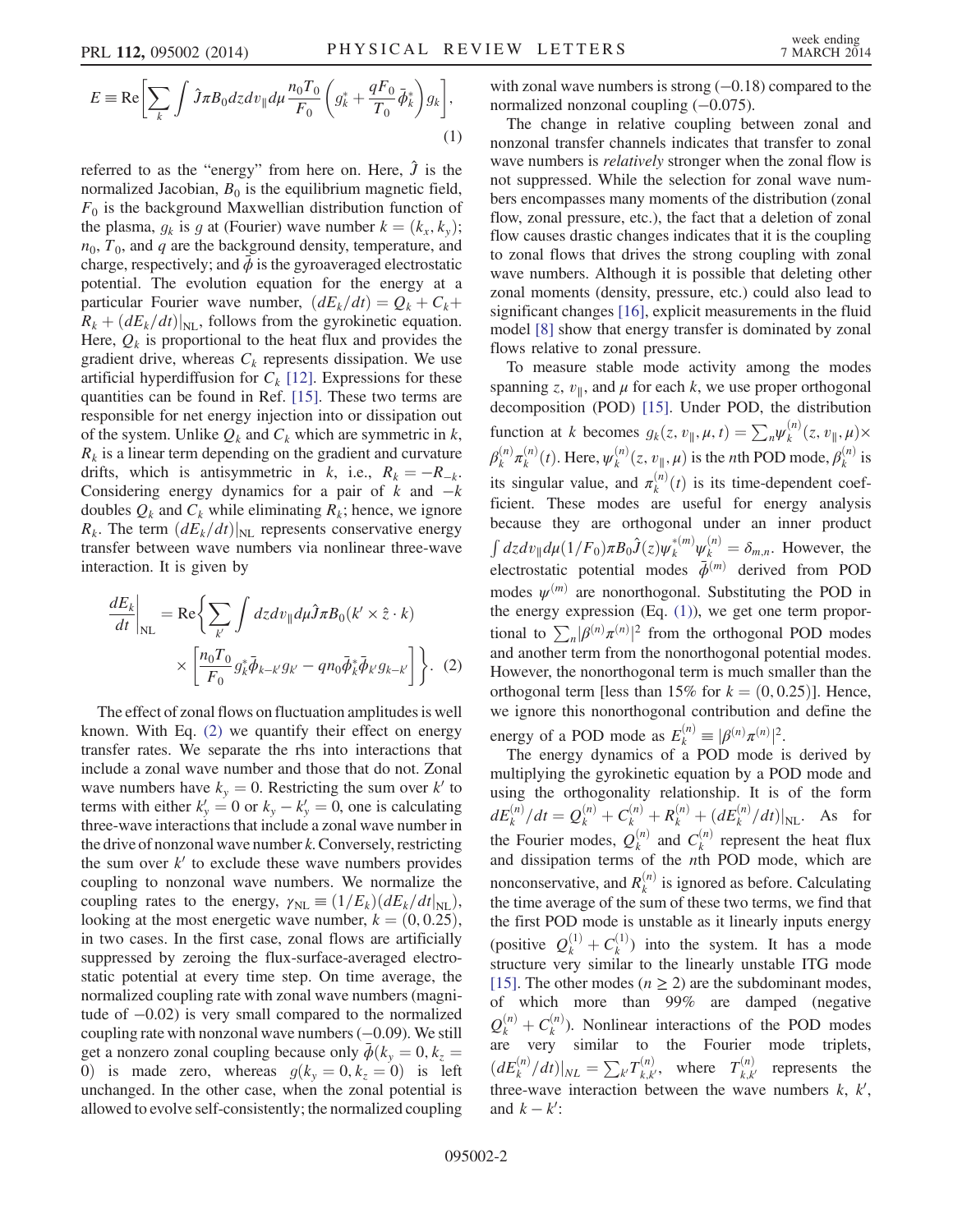$$
T_{k,k'}^{(n)} = \text{Re}\bigg\{\int dz dv_{\parallel} d\mu \frac{\pi B_0 \hat{J} n_0 T_0}{F_0} (k' \times \hat{z} \cdot k) \times [\beta_k^{(n)} \pi_k^{(n)} \psi_k^{(n)}]^* (g_{k'} \bar{\phi}_{k-k'} - \bar{\phi}_{k'} g_{k-k'}) \bigg\}.
$$
 (3)

We look at the time-averaged and  $k'_x$ -summed spectrum of this nonlinear transfer,  $\sum_{k'_x} \langle T_{k,k'}^{(n)} \rangle_t$ , in Fig. [1.](#page-2-0) In Fig. [1\(a\)](#page-2-0), we see that the first POD mode at  $k = (0, 0.25)$  couples primarily with  $k'_y = 0.25$ . This indicates a coupling with zonal modes because the third wave number in this triplet interaction has  $k_y - k_y' = 0$ . The sign of transfer is negative, with energy nonlinearly transferred out of the unstable POD mode. This exercise is repeated at zonal wave number  $k = (0.1, 0)$ , which has one of the highest zonal flow amplitudes. Figure [1\(b\)](#page-2-0) shows the net energy transfer spectrum of this wave number, summed over all POD modes. The positive transfer indicates that it receives energy nonlinearly and is linearly weakly damped. The peak of the energy transfer to this wave number is ∼0.3 units, compared with the nonlinear transfer out of the unstable POD mode at  $k = (0, 0.25)$  in Fig. [1\(a\),](#page-2-0) which is  $\sim$ 2 units. The zonal wave number  $k = (0.1, 0)$  absorbs energy from many modes, of which  $k = (0, 0.25)$  is only one; similarly, the unstable POD at  $k = (0, 0.25)$  interacts with several zonal modes, of which  $k = (0.1, 0)$  is only one. Nonetheless, we conclude that roughly one tenth of the energy coming out of the unstable mode at  $k = (0, 0.25)$  is deposited into  $k = (0.1, 0)$ , of which the zonal flow is the dominant component. This is shown by a more thorough analysis below. As the energy is conserved, nine tenths of it should be deposited in the third mode in the three-wave interaction. Therefore, the zonal flow acts as a mediator of energy transfer: it is a component of the dominant energy transfer channel but absorbs only a small fraction of the steady-state transfer.

To which modes (unstable or subdominant) at the third wave number is this energy transferred? To answer this, we look at individual triplets and break them down into POD

<span id="page-2-0"></span>

FIG. 1 (color online). Time-averaged and  $k'_x$ -summed nonlinear transfer spectrum,  $\sum_{k'_{x}} \langle T^{(n)}_{k,k'} \rangle_{t}$ , as a function of  $k'_{y}$ . First 1000 POD modes are considered. (a) is for  $n = 1, k = (0, 0.25)$ ; (b) is for sum over all  $n = 1, 2, 3, \dots, 1000$ ,  $k = (0.1, 0)$ . Positive values of  $T_{k,k'}$  indicate energy flowing into mode k whereas negative values show energy flowing out of k.

modes (breaking all triplets into POD is computationally very expensive). It can be shown that energy is conserved in a triplet:  $T_{k,k'}^{(1)} + T_{k,k'}^{(S)} + T_{k',k}^{(1)} + T_{k',k}^{(S)} + T_{k-k',k}^{(1)} + T_{k-k',k}^{(S)} = 0.$ Here, S denotes all the subdominant modes summed together.  $T_{k,k'}^{(1/S)}$  represents the energy transfer of the unstable or subdominant mode at  $k$  due to interaction with  $k'$  and  $k - k'$ . We select  $k'_y = 0$  to make this a zonal mode triplet. Looking at these terms individually clearly shows the energy transfer occurring within a triplet.

We start by looking at  $k = (0, 0.25), k' = (0.1, 0)$ , and  $k - k' = (-0.1, 0.25)$ . Its energy transfer terms are shown in block 1 of Fig. [2](#page-3-0). The unstable mode at  $k$  transfers  $T_{k,k'}^{(1)} = -119$  units of energy, summed over time in the saturated phase. By energy conservation, this is distributed amongst the other modes. Part goes into the higher-k unstable mode at (-0.1, 0.25),  $T_{k-k',k}^{(1)}$  = 66, and part goes into the zonal mode,  $T_{k',k}^{(1)} + T_{k',k}^{(S)} = 8$ . As in Fig. [1\(b\),](#page-2-0) this is roughly one tenth of the energy input by the instability (119 units). The remainder of the energy goes to subdominant modes:  $T_{k,k'}^{(S)} = 21$  units are absorbed at the original wave number k, while  $T_{k-k',k}^{(S)} = 24$  units are taken up at  $k - k'$ . Of the 21 units, 15 go to the second POD mode at  $k$ , which is unstable, and 6 go to stable subdominant modes. Thus k injects  $119 - 6 = 113$  units of energy into this triplet. Of this, 21% (24 units) is transferred to the damped subdominant modes at  $k - k'$ . In the subsequent blocks, all the subdominant modes at nonzonal wave numbers are damped. The percentages of energy transferred to damped subdominant modes in blocks 2, 3, 4, and 5 are 20%, 26%, 15%, and 27%, respectively. Combining the above percentages, 29% of the energy remains in the unstable modes at the end of block 5, while 71% has gone to damped subdominant modes. The energy transfer quantities in Fig. [2](#page-3-0) are bispectral averages that require large ensembles to converge. Limited by computing time, we ran simulations with double the number of time steps to estimate that these quantities are uncertain within a factor of 2. However, the overall percentage of energy transferred to damped modes in the first five blocks remains large—92% in the longer simulation versus 71% in the shorter. This calculation was repeated for another set of triplets starting at  $k = (0, 0.2)$  with the zonal wave number as  $k' = (0.05, 0)$ . By the end of block 5 at  $k - k' = (-0.25, ...)$ 0.2), the damped subdominant modes had absorbed 57% of the energy.

The data in Fig. [2](#page-3-0) can be used to quantify the importance of dissipation by low-k damped modes compared to nonlinear energy transfer to high-k by constructing  $R^{-1} = (k/T_k)(dT_k/dk)$  [\[17\].](#page-4-16) This dimensionless quantity is proportional at each  $k$  to the ratio of the rate of net energy dissipation,  $\gamma_k E_k$ , to the rate of conservative energy transfer, where  $\gamma_k$  is the difference of the linear instability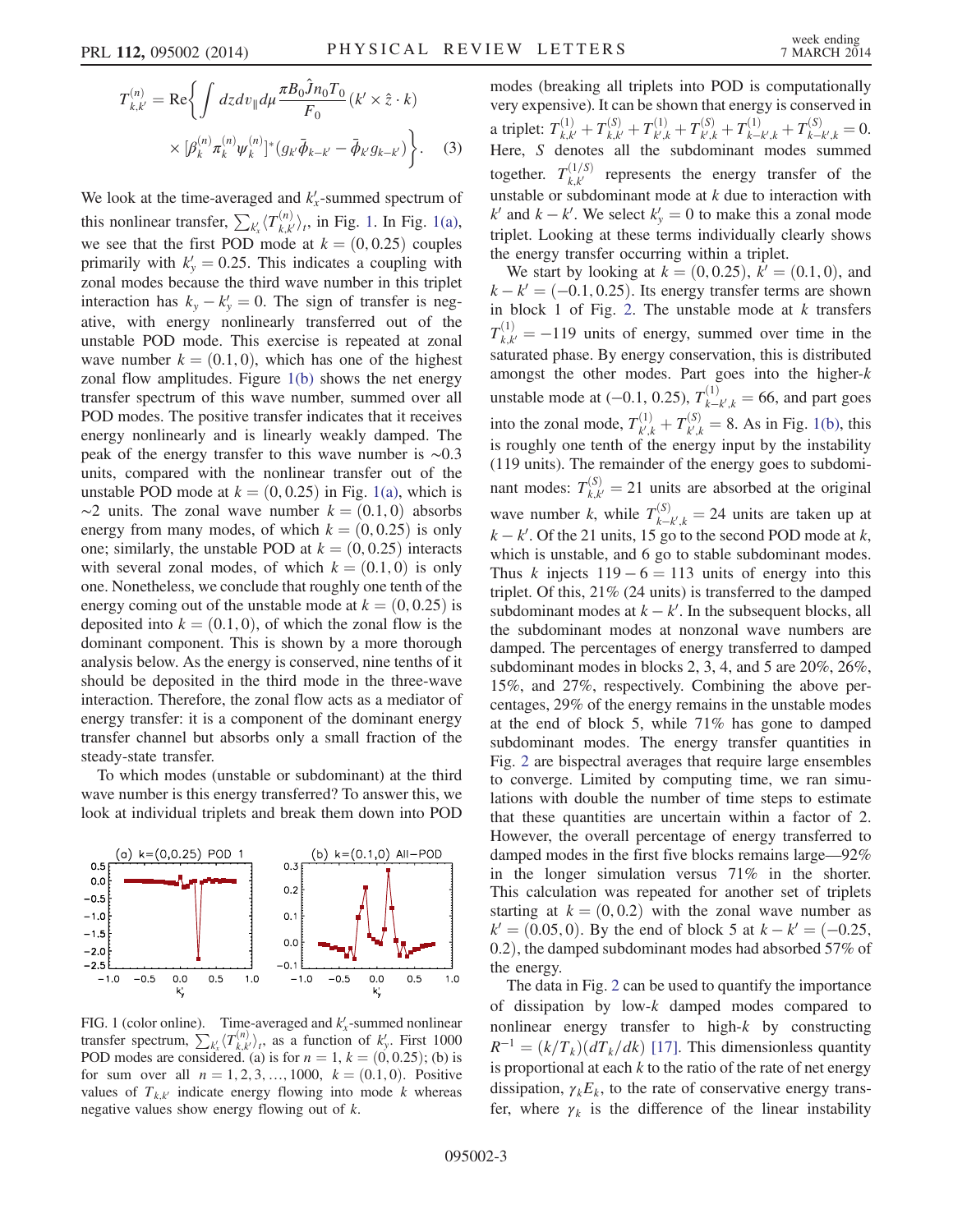<span id="page-3-0"></span>

FIG. 2. Energy transfer in three wave interactions, e.g., in block 1,  $\sum_{k} T_{k,k'}^{(n)} = -119$  for  $n = 1$ ,  $k = (0, 0.25)$ , and  $k' = (0.1, 0)$ . Similarly, in block 2,  $\sum_{t,n} T_{k,k'}^{(n)} = 24$  for  $n = 2, 3, ..., k = (-0.2, 0.25)$ , and  $k' = (-0.1, 0.25)$ . See the text for discussion.

growth rate  $\gamma_{\text{unst}}$  and the net damping rate  $\gamma_{\text{damp}}$ , arising from the nonlinear excitation of damped modes. In Navier-Stokes turbulence  $R$  is equal to the Reynolds number at the outer scale and  $R = 1$  at the Kolmogorov scale. From Fig. [2](#page-3-0) four values of  $R$  are obtained from differences of  $T$  between blocks. These are  $R^{-1} = 0.27$  for  $k_x = -0.1$ ,  $R^{-1} = 1.04$  for  $k_x = -0.2$ ,  $R^{-1} = -2.77$  for  $k_x = -0.3$ , and  $R^{-1} = -0.64$ for  $k_x = -0.4$ . For  $R < 0$ ,  $\gamma_{\text{damp}} > \gamma_{\text{unst}}$  and vice versa. With  $\gamma_k = \gamma_{\text{unst}} - \gamma_{\text{damp}}$ ,  $|R^{-1}|$  is a lower bound on the quantity of interest to us, i.e., the ratio of stable mode energy absorption relative to energy transfer. Based on typical values of  $\gamma_{\text{unst}}$  and  $\gamma_{\text{damp}}$  for  $k_x < 0.4$ , this ratio is typically a factor of 3 larger than  $|R^{-1}|$ . We conclude that for  $k_x < 0.4$ , the energy absorption rate can be quite large (up to factor  $~\sim$ 10) relative to the nonlinear energy transfer rate.

Figure [2](#page-3-0) shows that the direction of energy transfer is from lower to higher radial wave numbers ("forward cascade"). The wave numbers in the figure do not lie in the high- $k$  stable range conventionally associated with dissipation ( $|k_x| \ge 0.5$  for  $k_y = 0.25$ ). We calculate the ratio of net energy transfer to wave numbers within the unstable range to net transfer to wave numbers in the stable range for the first POD mode,  $\sum_{k'} T_{k,k'}^{(1)}$ . This is done for the nine wave numbers between  $-0.05 \le k_x \le 0.05$  and  $0.1 \leq k_{y} \leq 0.2$ . Energy transfer is considered to be within the unstable range if the sum over  $k'$  is restricted to include only k' values with  $|k'_x|, |k'_y|, |k_x - k'_x|, |k_y - k'_y| < 0.5$ . Excluding these values from the sum gives the transfer to the stable range. The ratio of these two transfers for the nine wave numbers is around 4 on average, which indicates that for all the energy transferred to the high-k stable range, there is 4 times as much energy transfer to the unstable wave numbers. So while there is forward transfer, a large fraction of the injected energy is transferred to stable subdominant modes at low wave numbers before it reaches the conventional dissipation region.

The interaction of the unstable mode, zonal flow, and a subdominant mode dominates nonlinear transfer because of a combination of effects rooted in the three-wave correlation  $\langle \pi_k^{(l)*} \pi_{k'}^{(m)} \pi_{k-k'}^{(n)} \rangle$ , which governs the strength of transfer. From closure theory [\[18\]](#page-4-17),  $\langle \pi_k^{(l)} \pi_{k'}^{(m)} \pi_{k-k'}^{(n)} \rangle = F[(|\pi|^2)^2] /$  $(|\hat{\omega}_k^{(l)*} + \hat{\omega}_{k'}^{(m)} + \hat{\omega}_{k-k'}^{(n)}|$ , where *F* is a function of the

squared POD amplitudes  $\pi^{(l,m,n)}$ ; l, m, and n are the POD numbers; and  $\hat{\omega}^{(l,m,n)}$  are the nonlinear frequencies, estimated by fitting a Lorentzian to the frequency spectrum (see Ref. [\[19\]](#page-4-18)). Figure [1](#page-2-0) shows that triplets  $(\langle \pi_k^{(l)*} \pi_{k'}^{(m)} \pi_{k-k'}^{(n)} \rangle)$  that include a zonal mode are stronger relative to nonzonal triplets. Part of the reason is that the potential amplitude,  $\pi$ , at zonal modes is an order of magnitude higher than at nonzonal modes, whereas the situation is reversed when the zonal flows are suppressed. This higher amplitude leads to a higher F function for zonal mode triplets. Another part of the reason lies in the frequency sum,  $|\hat{\omega}_k^{(l)*} + \hat{\omega}_{k'}^{(m)} + \hat{\omega}_{k-k'}^{(n)}|$ , plotted in Fig. [3](#page-3-1). We select  $k = (0, 0.2)$ ,  $k'_x = 0.1$  and scan over  $k'_y$ . At k the first POD mode is selected  $(l = 1)$ , and m and n are varied over 1, 3, 5, 10, and 20. The average of these 5 combinations is also plotted. First, on average the minimum frequency sum is found at  $k'_y = 0$ , a zonal mode coupling, and  $k'_y = 0.2$ , also a zonal coupling, since  $k_y - k'_y = 0$ . Second, at both  $k'_y = 0$  and  $k'_y = 0.2$  the triplets with subdominant modes, i.e.,  $m = n = 3, 5, 10, 20$  show lower frequency sums than unstable mode triplets with  $m, n = 1$ . This shows that frequency matching is minimum between a triplet of unstable mode, zonal mode, and subdominant mode, thus maximizing energy transfer.

<span id="page-3-1"></span>

FIG. 3 (color online). (Color online) Frequency sum,  $|\hat{\omega}_k^{(l)*} + \hat{\omega}_{k'}^{(n)}|$ , scanned over  $k'_y$  for  $k = (0, 0.2)$ ,  $k'_x = 0.1$ .